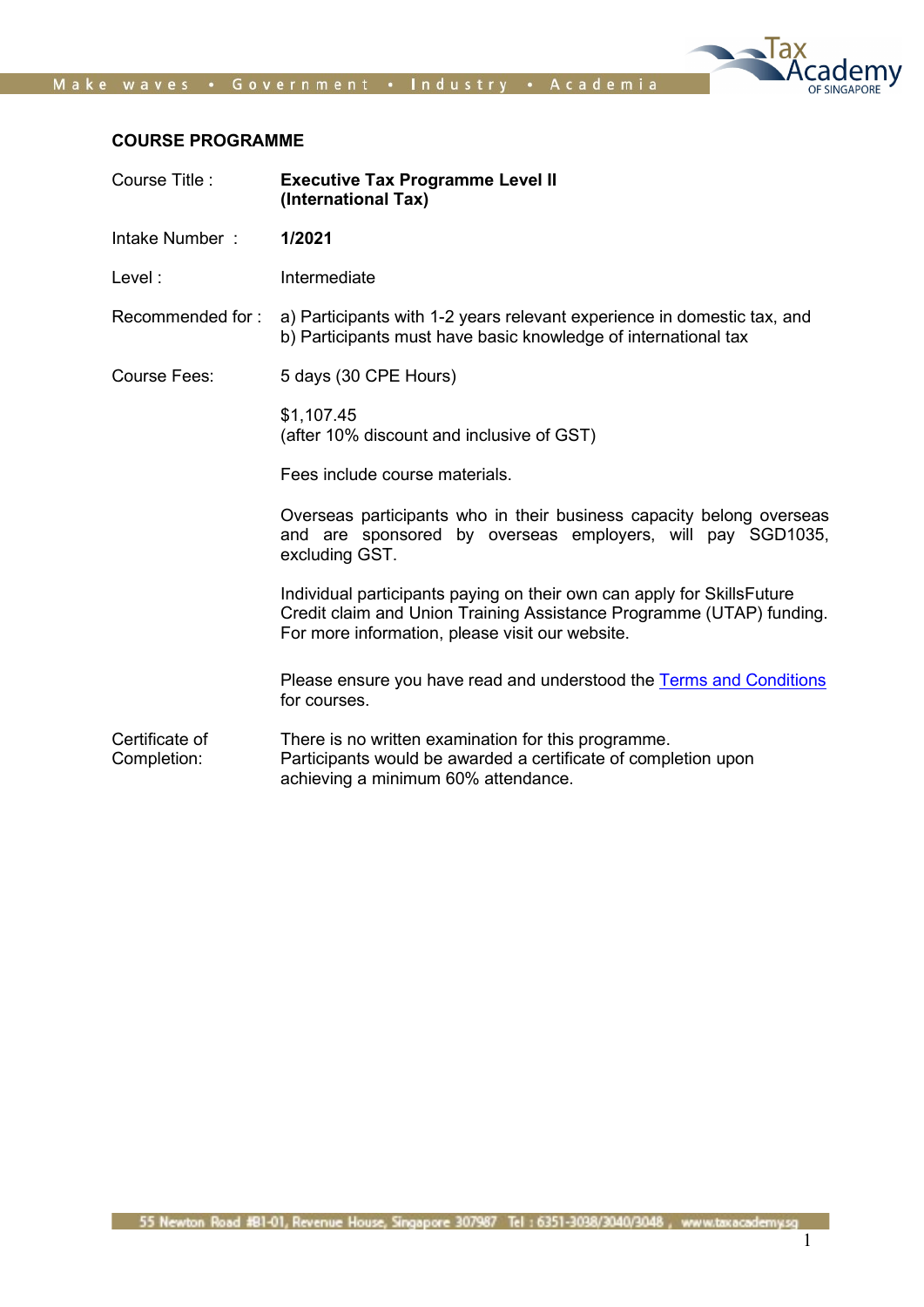

### **Overview**

This programme provides in-depth knowledge in international tax principles and concepts, with focus on specific issues on tax treaty and transfer pricing.

The programme is delivered via virtual classroom. Through the virtual classroom, you get to learn, interact with our trainers and reinforce your learning through discussions and case studies.

# **Outline**

- 1. Transfer Pricing (TP)
	- TP Documentation
	- Dispute Resolution and Prevention Mutual Agreement Procedures ("MAP") and Advanced Pricing Arrangement ("APA")
	- Analyzing a Transfer Pricing Arrangement
- 2. Tax Treaty Application
	- Interaction between Treaties and Domestic Tax Rules
		- o Business Profits
		- o Interest, Dividends & Royalties
		- o Employment Income
	- Taxation of Residents' Relief from Double Taxation
- 3. Case Studies on Interpretation of Treaty
- 4. Recent International Tax Developments and Impact
	- Overview of the OECD's BEPS Developments
	- Highlight of Key Recommendations and Resulting Implications
	- Unilateral Measures
- 5. Selected Countries' Tax Systems with emphasis on International Tax Transactions
	- Key Developments and Trends
	- Treaty Shopping
	- Anti-avoidance Rules
	- Case Studies

The following countries will be covered:

- China
- India
- Indonesia